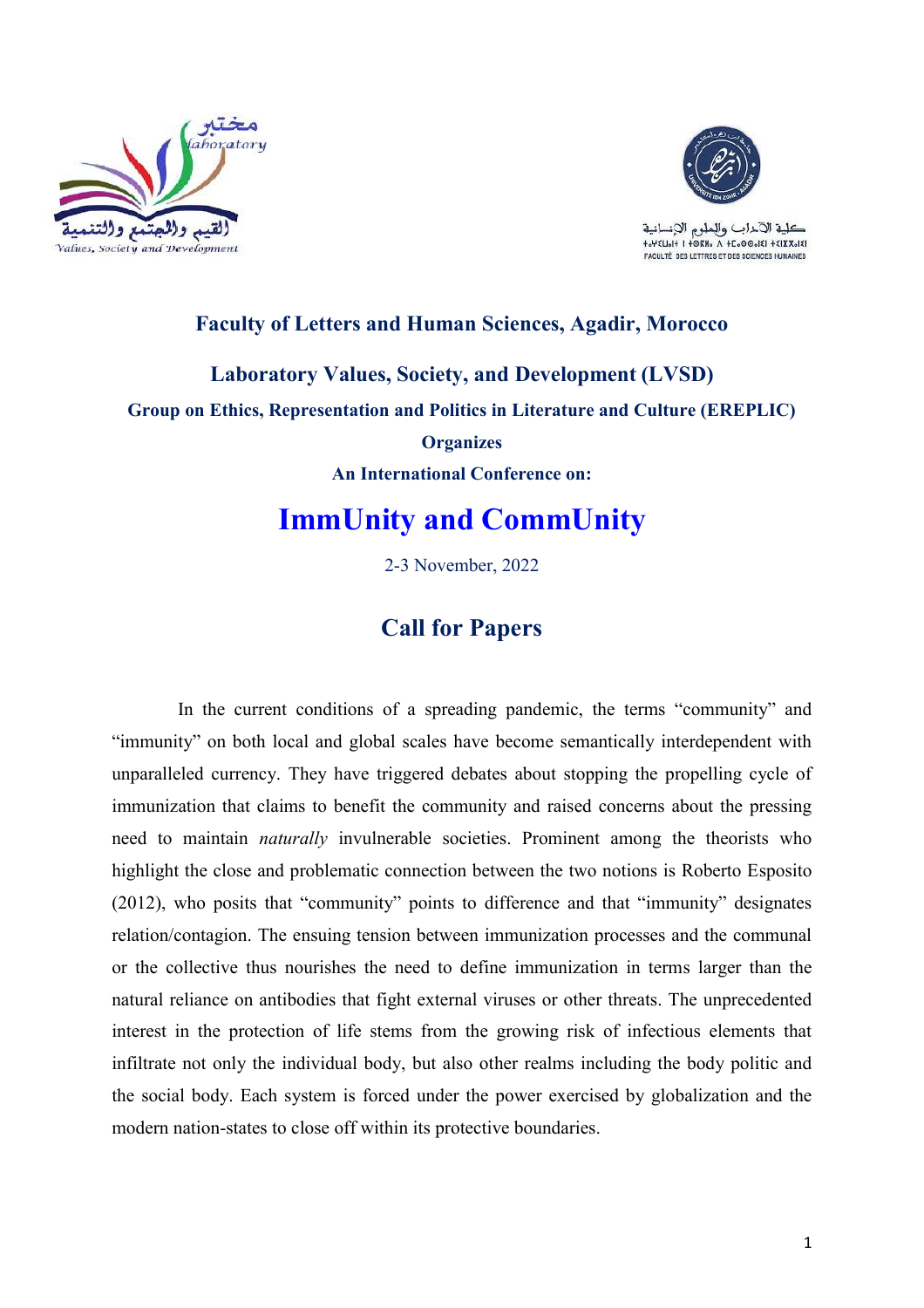As a result, distancing measures in the public sphere do risk fostering separation; however, they cement human bonds as people have come to realize the necessity of preserving their sense of commUnity. A need thus arises to bring into focus the repercussions of distancing bodies and their effects on such naturally interactive facets that are "healthy" for our coexistence as subjects, societies and cultures. Lockdowns, or their imminent recurrence, have in fact set social interactions apart in the spaces that are supposed to promote our commonality as humans. The pervasiveness of immunity as a concept has therefore triggered long-running debates that attest to the shift from the demands for recognition to the ethico-political implications of preserving life. Just as attempts at sustaining life claim to guarantee the individuals` security to keep the community safe, they compromise the very sense of relationality they purport to defend when divisions erupt from within. Procedures relating to administering life through *distancing* measures end up fostering the forces of separation that warrant our examination of the workings of identity when questions of justice, freedom, otherness and representation are invoked. When sovereign power is instituted through the exclusionary inclusion of the community members who have come to be construed along alterity lines, it becomes all the more pressing to redirect our critical lens to the ways in which immunization takes its toll on the innermost details of the everyday.

Accordingly, this international conference seeks to raise the following questions linked to the two aforementioned concepts: How do "immUnity" and "commUnity" unveil themselves when we probe into the workings of identity? What connections, and by extension, which values have societies adopted to wrestle with the restrictions of the local/global lockdowns? Has the pandemic fostered mutual closeness or fragmentation between local and global communities? How have literary artefacts investigated the effects of pandemics on cultures? How has the pandemic enhanced the sense of collectivity at home and in the digital space? In order to create an avenue for dialogue, this event solicits proposals which cover but are not limited to:

- Pandemics, globalization and the modern nation-state
- The effects of pandemics on individuals, societies and cultures
- Immunization, text and border-crossing
- Immunity, community and identity
- $\blacksquare$  Immunity, ethics and politics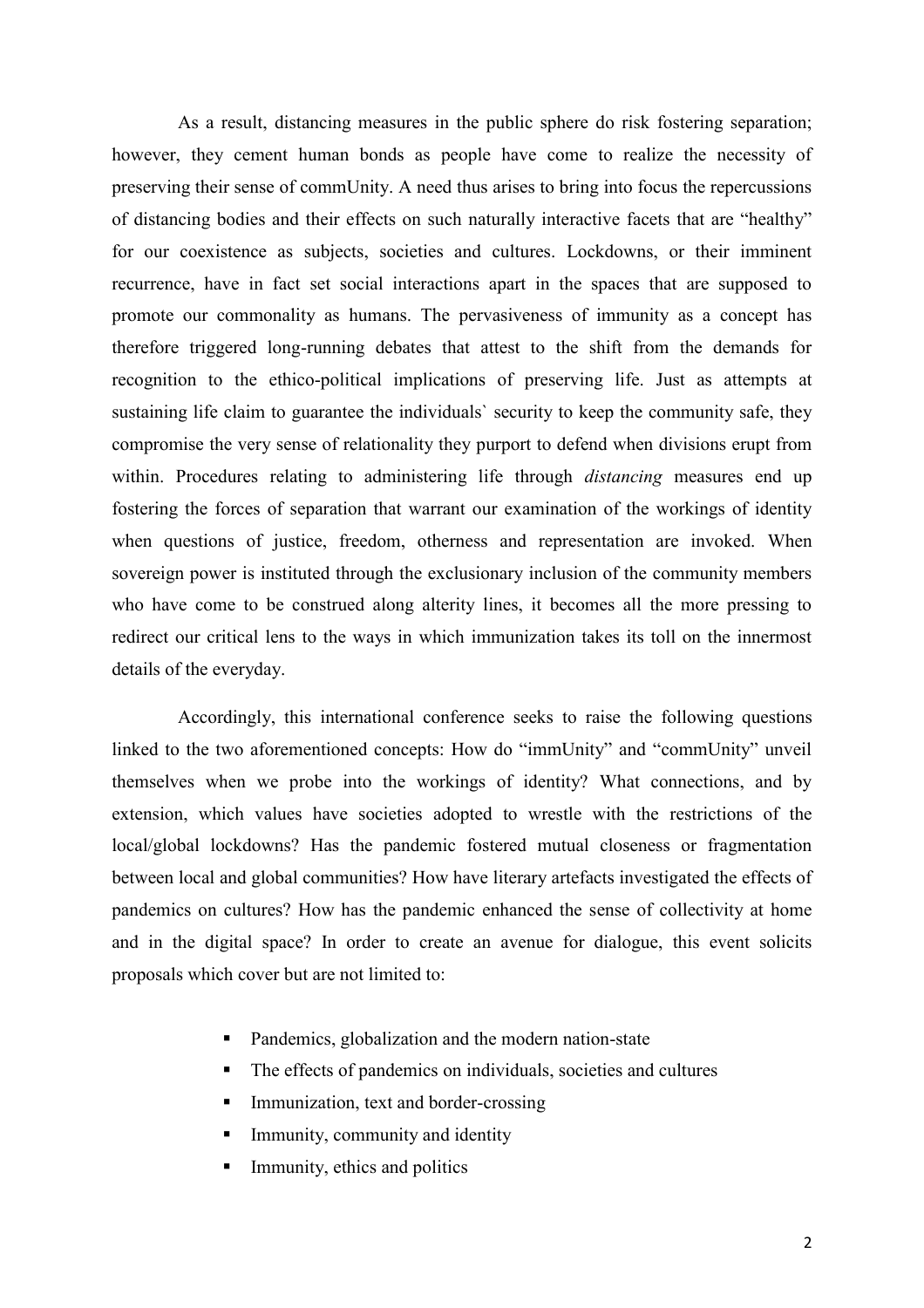- The biopolitics of immunization
- Pandemics in literature and culture
- Pandemics and digital humanities.
- **Immunity, community and media**
- **Community-based Learning**
- **Immunity, tradition and innovation**

#### **Things to consider:**

Abstracts up to 250 words and a brief biographical note should be sent by 10 April, 2022 to the following email address:

[communityandimmunity2021@gmail.com](mailto:communityandimmunity2021@gmail.com)

- **Participants are expected to give a twenty-minute presentation**
- Selected papers will be published in a peer-reviewed edited volume with ISBN.
- Doctoral students are encouraged to participate.
- Conference Venue: Faculty of Letters and Human Sciences, Agadir Morocco.
- Accommodation: Information about hotels will be made available after acceptance notification.

#### **Important dates:**

- Abstract submission deadline: April 10th, 2022.
- Notification of acceptance: May 6th, 2022.
- Conference date: 2-3 November, 2022.

#### **Conference Coordinators:**

- Dr. Rachid Acim
- Dr. Bouchra Benlemlih
- Dr. Mustapha Kharoua

#### **Organizing Committee:**

- Dr. Rachid Acim
- Dr. Mohamed Agzar
- Dr. Limame Barbouchi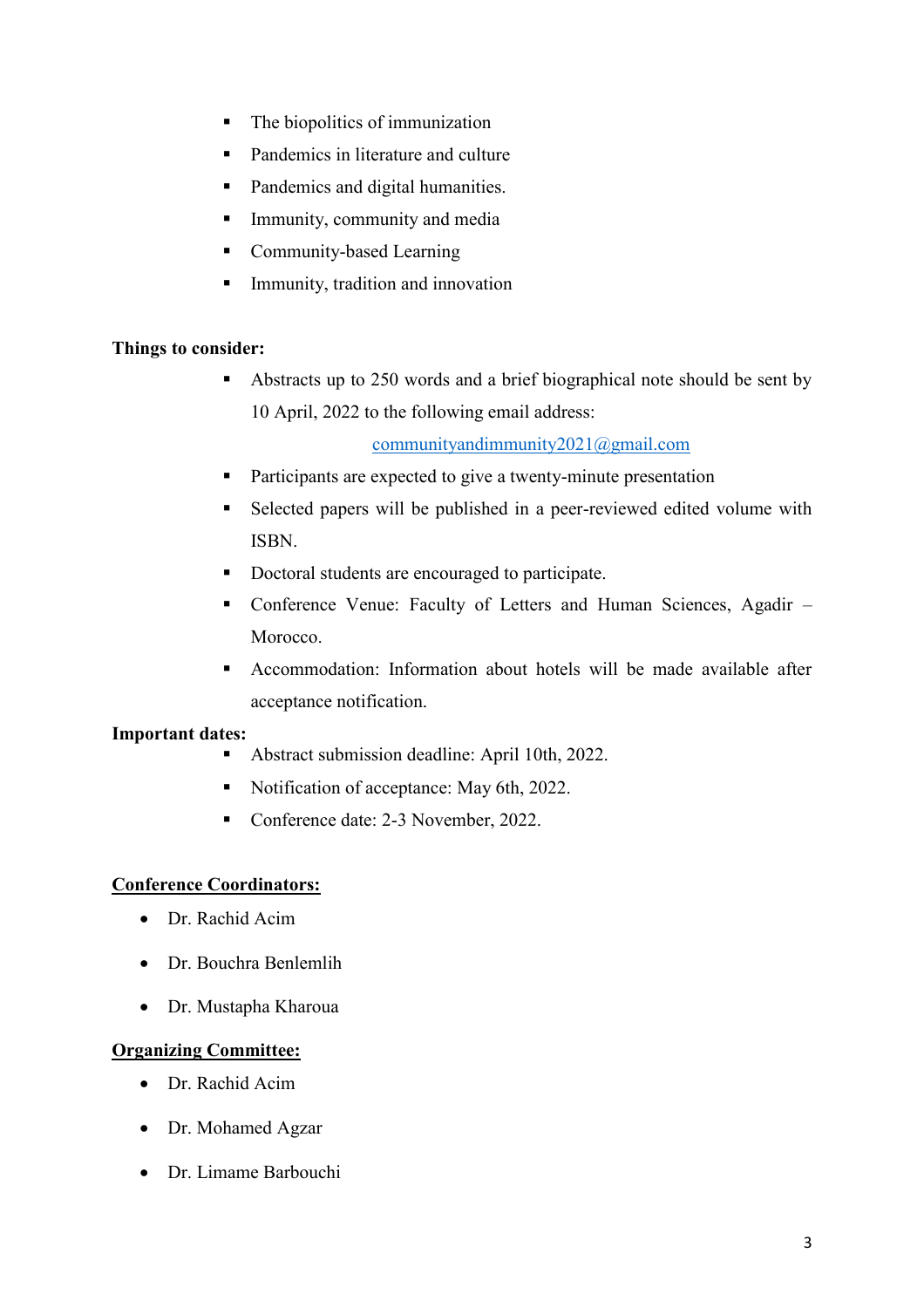- Dr. Mohamed Belamghari
- Dr. Khadija Belhiah
- Dr. Elhassane Benabbou
- Dr. Bouchra Benlemlih
- Dr. Mustapha Kharoua
- Dr. Mohamed Nouhi
- Dr. Mounir Sanhaji

#### **Doctoral Students' Committee (LVSD):**

- Abdelkarim Ait Hadda
- Tayeb Bouchoir
- Slimane Douih
- Nabit Elgarhi
- Fatima Ezzahrae Hnaka
- Mourad Maimoune
- Mohammed Maj
- Mohamed Saidi
- Mohamed Salem Semsadi
- Sara Tabza
- Mahmoud Toubbali
- Rachid Toumi

#### **Scientific Committee:**

- Dr. Rachid Acim, Faculty of Letters and Human Sciences, Ibn Zohr University, Agadir.
- Dr. Mohamed Agzar, Faculty of Languages, Arts, and Human Sciences, Agadir.
- Dr. Abderrahim Ait Abdeslam, The Higher School of Education and Training (ESEF), Sultan Moulay Slimane University, Beni Mellal.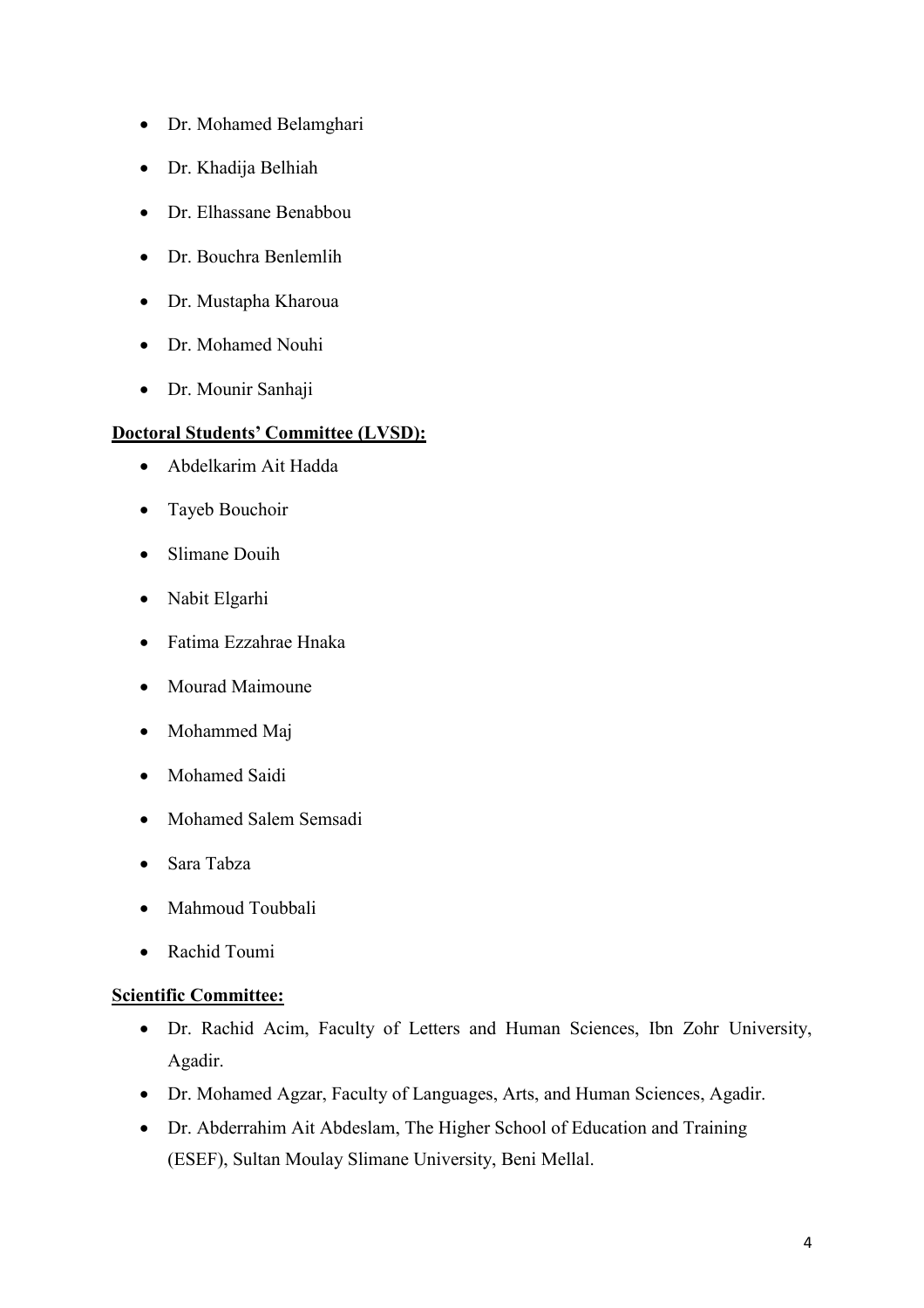- Dr. Ava Gordley-Smith, Emerson College, Boston, USA.
- Dr. Jamal Bahmad, Faculty of Arts and Humanities, Mohamed V University, Rabat.
- Dr. Limame Barbouchi, Higher School of Technology (EST), Ibn Zohr University, Laayoune.
- Dr. Mohamed Belamghari, Faculty of Letters and Human Sciences, Ibn Zohr University, Agadir.
- Dr. Mohamed Belbacha, Polydisciplinary Faculty, Nador.
- Dr. Khadija Belhiah, ENCG, Ibn Zohr University, Agadir.
- Dr. Bouchra Benlemlih, FLHS, Ibn Zohr University, Agadir.
- Dr. Khalid Chaouch, Faculty of Arts and Humanities, Sultan Moulay Slimane University, Beni Mellal.
- Dr. Yu Min (claire) Chen, National Taipei University of Technology, Taiwan.
- Dr. Mimoune Daoudi, Faculty of Arts, Sais, Fes.
- Dr. Abdallah Elboubkri, Faculty of Letters and Humanities, Oujda.
- Dr. Mohamed ElGhazi, FLHS, Ibn Zohr University, Agadir.
- Dr. Mohammed Elkouche, Faculty of Letters and Humanities, Oujda.
- Dr. Paul Hackett, School of Communication, Emerson College, Boston, USA.
- Dr. Sidi Mohamed Hamdani, Polydisciplinary Faculty, Ibn Zohr University, Smara.
- Dr. Youssef Harrak, Polydisciplinary Faculty, Ibn Zohr University, Smara.
- Dr. Paul Jahshan, Faculty of Humanities, Notre Dame University, Zouk, Lebanon.
- Dr. Abdessalam Jamai, FLHS, Ibn Zohr University, Agadir.
- Dr. Cherki Karkaba, Faculty of Arts and Humanities, Sultan Moulay Slimane University, Beni Mellal.
- Dr. Boutheina Khaldi, the American University of Sharjah, UAE.
- Dr. Mustapha Kharoua, Faculty of Languages, Arts, and Human Sciences, Ibn Zohr University, Agadir.
- Dr. Mohammed Moubtassime, Sidi Mohamed Ben Abdellah University, Fes.
- Dr. Mohamed Nouhi, ENSA, Ibn Zohr University, Agadir.
- Dr. Abdelmajid Ridouane, The Higher School of Education and Training (ESEFA), Ibn Zohr University.
- Dr. Taoufiq Sakhkhane, Faculty of Arts and Humanities, Ibn Tofail University, Kenitra.
- Dr. Kebir Sandy, Sidi Mohamed Ben Abdellah University, Fes.